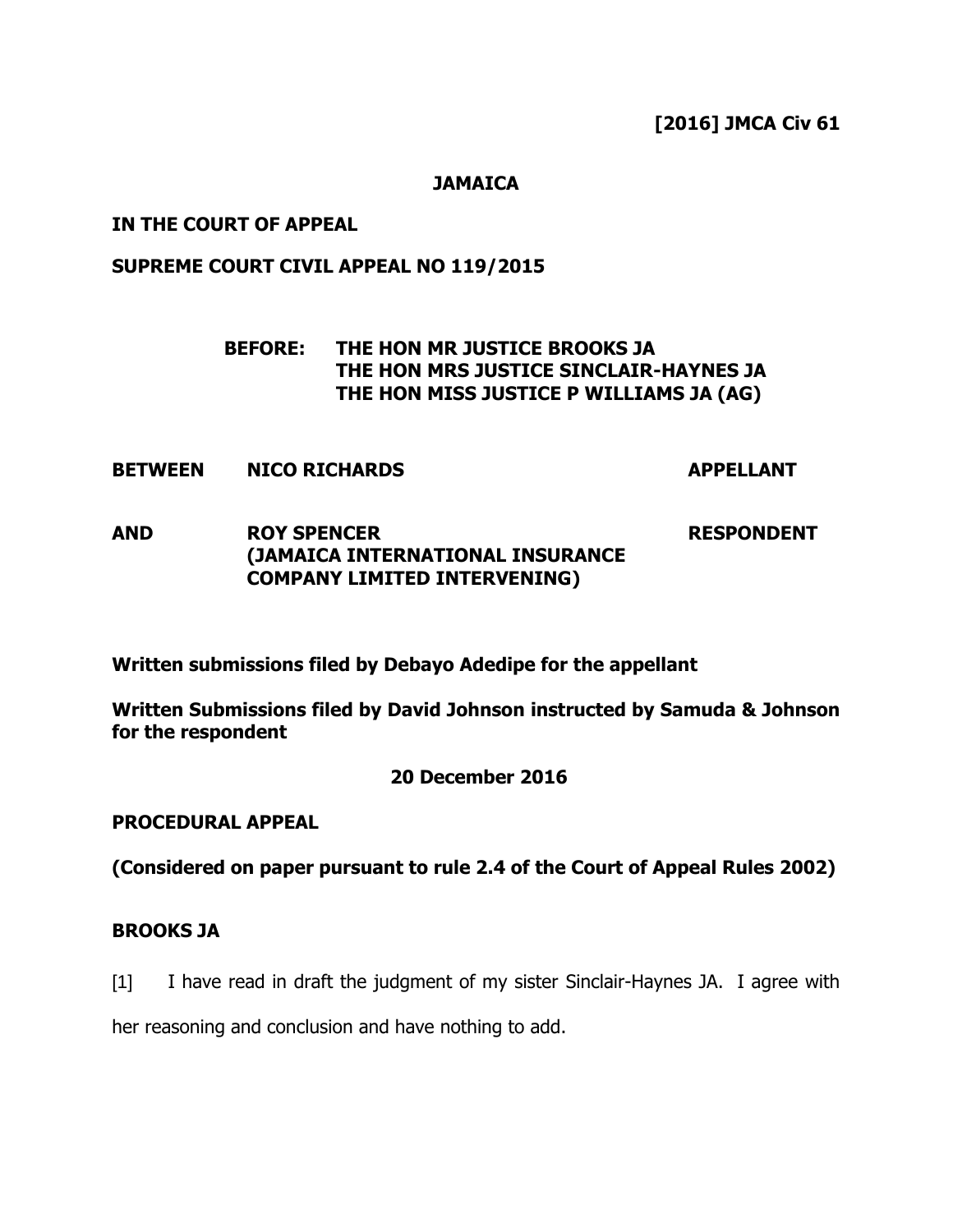### **SINCLAIR-HAYNES JA**

[2] Mr Nico Richards (the appellant) appeals the orders of Master Tai (Acting as she then was) setting aside the orders made by Master Harris (Acting as she then was) which dispensed with personal service of claim form and particulars of claim on Roy Spencer (the respondent), and permitting service to be effected by delivering the said documents to Jamaica International Insurance Company Limited (the intervener).

[3] The appellant was allegedly injured when the motor car in which he was a passenger was struck by a motor truck which was driven by the respondent and owned by Mr Peter Brown (the  $2<sup>nd</sup>$  Defendant in the court below). The appellant's efforts to personally serve the respondent and Mr Brown with the claim form were unavailing. He consequently applied to the court for an order permitting him to effect service upon the intervener or by way of advertisement in a newspaper. The application was supported by the appellant's affidavit in which he stated his inability to find the respondent and Mr Brown. He asserted that service of the papers on the intervener would cause the documents to come to their attention. He expressed fear that if service was not substituted, the life of the claim form would expire.

[4] Ms Antoinette Campbell, his attorney"s secretary, deponed on his behalf. It was her evidence that she received a letter dated 27 February 2014 in response to a letter which she had sent the intervener. That letter was attached to her affidavit. The intervener, by way of that letter, refused to disclose Mr Brown's address and to accept service of the documents. It is illuminating to quote the relevant portion of the response.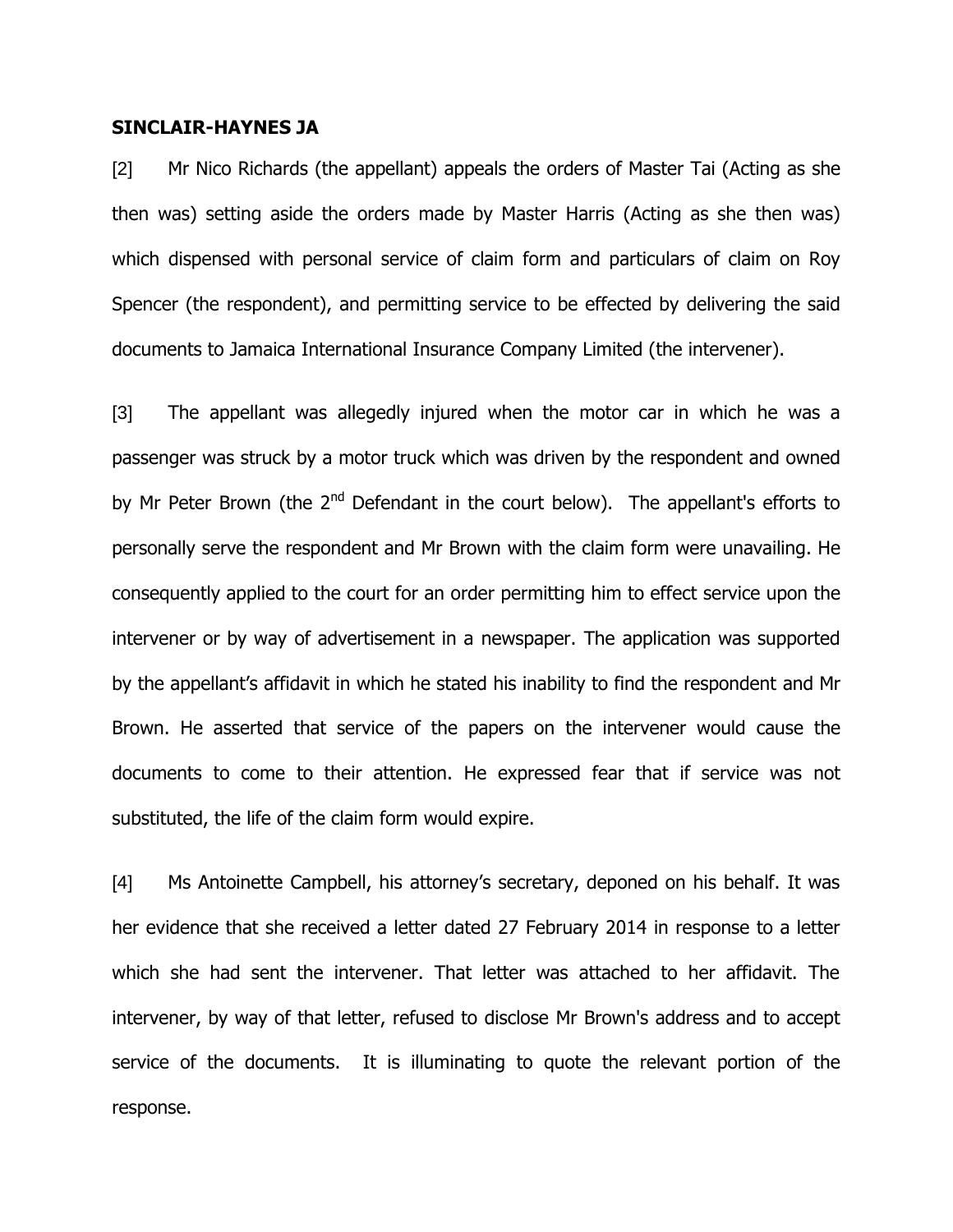"This serves to advise that we are not minded to accept service on behalf of our insured. In addition, we are not at liberty to disclose his address."

[5] Shirley Johnson, a licensed bailiff, also provided the learned master with an affidavit in which he stated his futile efforts to locate the respondents to serve the documents.

[6] On 13 October 2014, Master Harris (Ag) acceded to the appellant"s request and ordered that personal service of the claim form and particulars of claim was dispensed with and that service was to instead be effected on the intervener. Service was so effected on 5 December 2014. The intervener consequently applied to intervene and to set aside Master Harris' order.

# **The application before Master Tie (Ag)**

[7] By way of notice of application for court orders of 19 December 2014, the intervener sought the following orders *inter alia* :

- i. Permission to intervene for the limited purpose of prosecuting the application;
- ii. The order of Master Harris to be set aside.
- [8] The orders were sought on the following grounds:
	- "a) The [respondent] was not a party to the relevant contract of insurance with the [intervener] and the [respondent] at no time provided the [intervener] with his personal details including his residential address.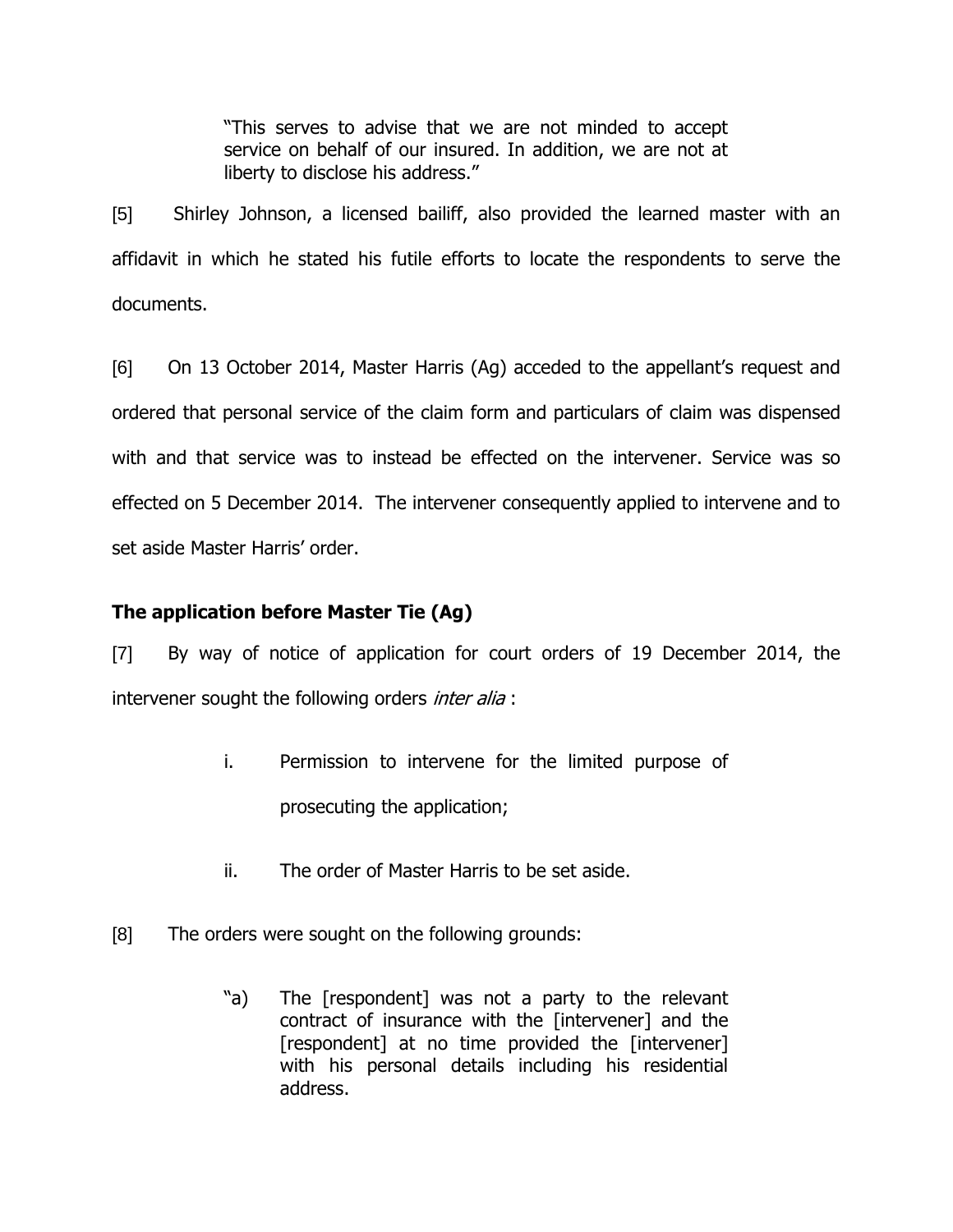- b) The [intervener] is unaware of the current whereabouts of the [respondent] and will not therefore be in a position to bring the contents of the Claim Form and Particulars of Claim filed in these proceedings to the attention of the [respondent].
- c) The [respondent] will be prejudiced should the said Order be permitted to stand as he will be subject to any further Orders and/or decision(s) of this honourable court made in these proceedings.
- d) The court"s overriding objective will be advanced by the making of the Orders being sought in this Application.
- e) The [intervener] has incurred expense in the prosecution of this Application."

[9] The application of 19 December 2014 was supported by the affidavit of Ms Yana Samuels, counsel for the intervener. Ms Samuels averred that there was a contract of insurance between the intervener and Mr Brown. It was also her evidence that the intervener had no personal knowledge about the respondent "which would enable it to bring the contents of the Claim Form and Particulars of Claim to the attention of the [respondent] to enable that [respondent] to take such steps as are necessary to prosecute a Defence to this claim."

[10] According to counsel, the overriding objective would not be advanced if Master Harris" order was permitted to stand. Further, she averred that the intervener has not been authorised by the respondent to appoint an attorney on his behalf or to initiate any action in relation to defending the claim.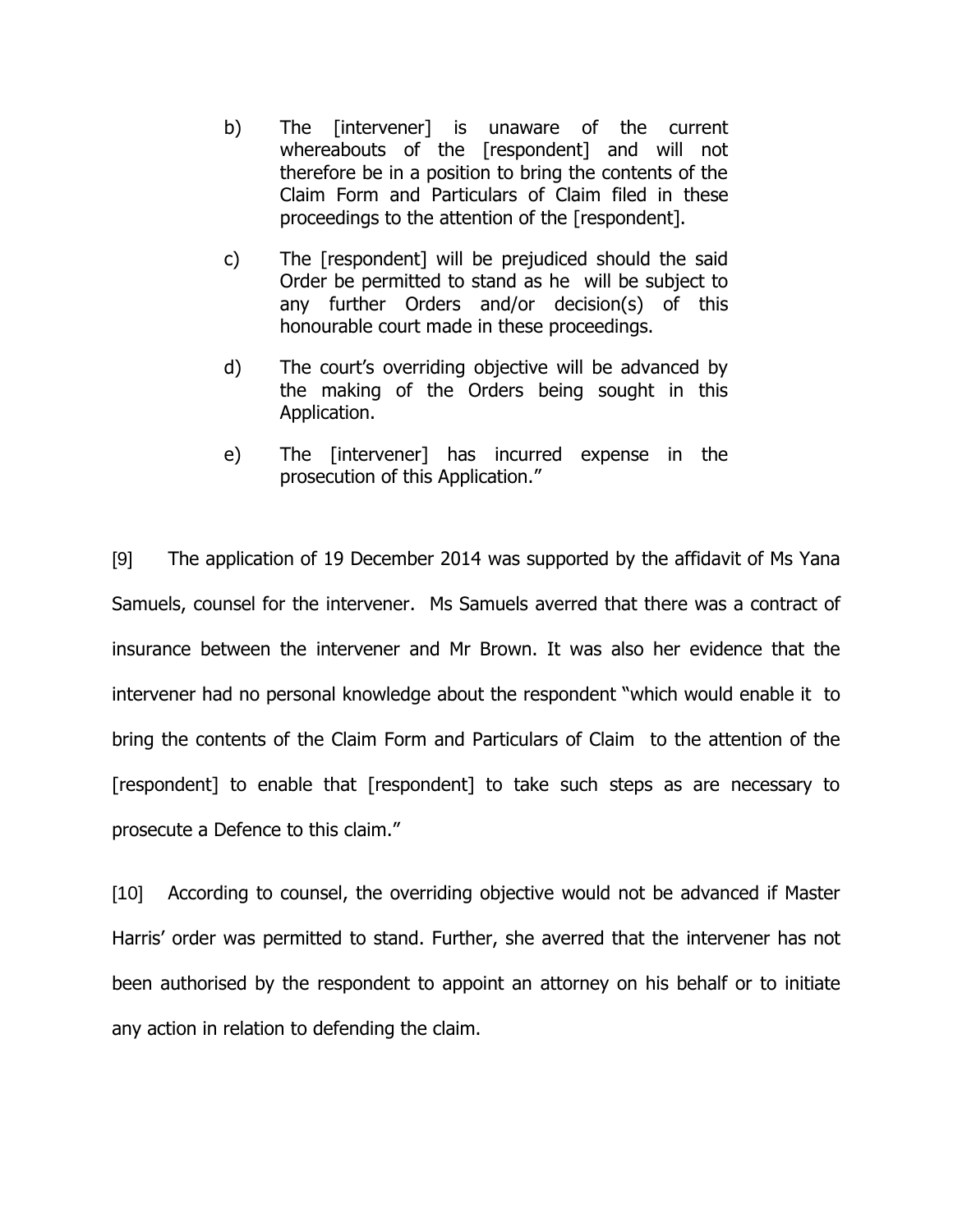[11] Counsel for the appellant, however, pointed out that the intervener could not have made any or much effort to locate the respondent either by itself, or with the assistance of Mr Brown, because of the alacrity with which they indicated their inability to locate him. He pointed out that the papers requesting the information were served on the intervener on 5 December 2014 and their attorneys had responded by 9 December 2014 that they were not aware of the respondent"s personal information and would therefore be unable to bring the contents of the claim form and particulars of claim to his attention.

[12] Counsel submitted that the intervener, by its inaction, has frustrated the prospects and likelihood of the documents coming to the attention of the respondent, in a similar way it had frustrated the appellant"s efforts to ascertain Mr Brown's address.

[13] The intervener"s application found favour with Master Tie (Ag) who granted the orders sought. In so doing she said:

"10. This test is also evident in a review of rule 5.14.

The question in relation to this matter is whether I can be satisfied that the first defendant was in fact 'able to ascertain the contents of the documents,' or that "it is likely that he would have been able to do so" through service on the insurance company.

11. I am not so satisfied. In this particular case, the insurance company has no connection, contractual or otherwise, with the first defendant, the driver of the vehicle. The insurance company indicates that they are ignorant of the particulars of this individual and therefore are unable to bring the documents to the attention of the first defendant. This is unchallenged.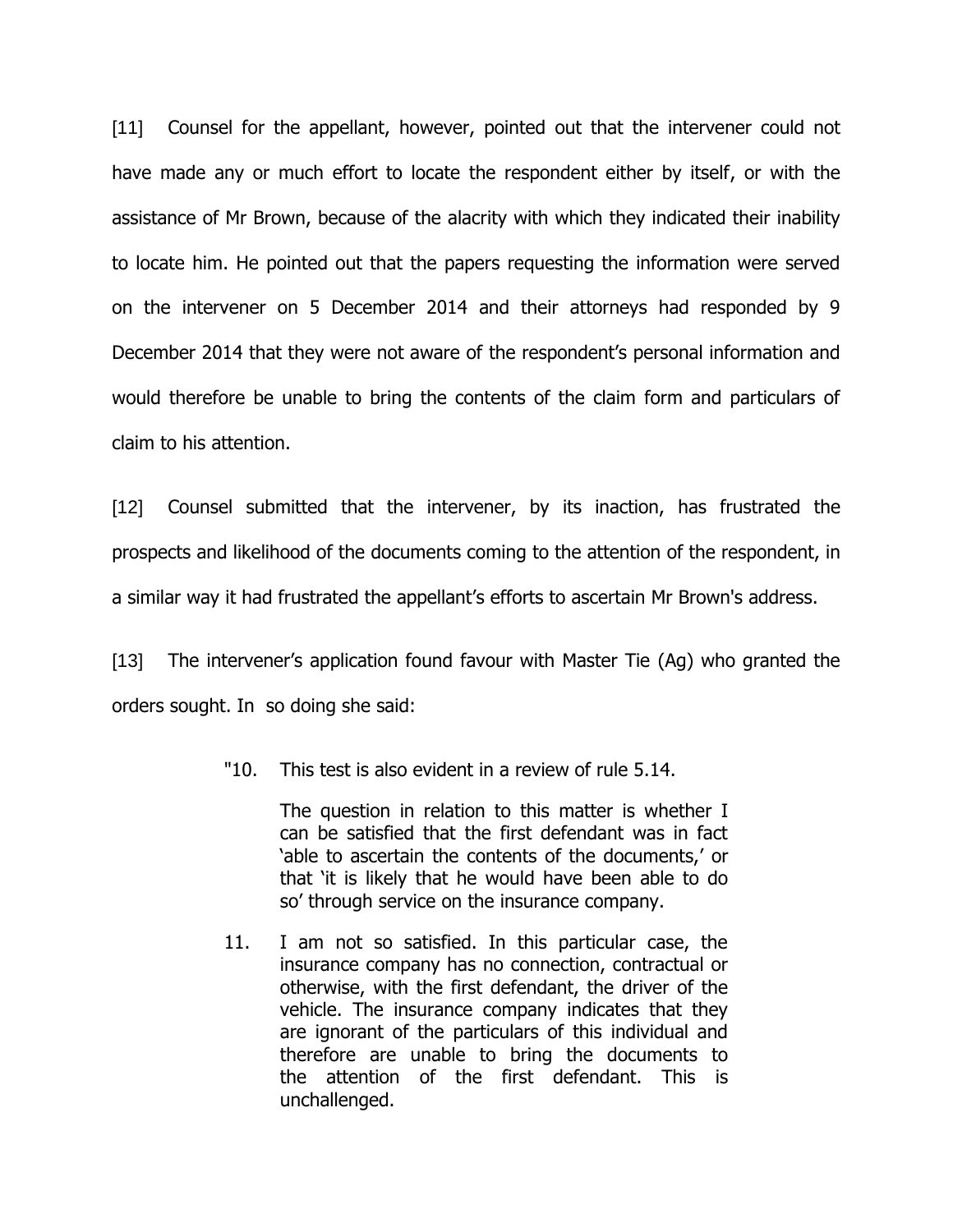- 12. Counsel for the respondent contends however that since the first defendant was the servant/agent of the second, if the master is served, it would come to the attention of the servant. He pointed out that the insurance company refused to give the address of the master and hence the claimant had no other option but to make this application.
- 13. I am not persuaded by this argument. It seems to me that the appropriate subject of such an order ought to be the individual who presumably has knowledge of the whereabouts of the person being sought. Since the second defendant presumably has information as regards the first defendant, an application for substituted service ought properly to be directed towards him. This perhaps could have been facilitated through the insurance company, given the connection between the insurance company and the second defendant.
- 14. The order which is the subject of this application was imposed on the insurance company, it having been made ex parte, and relates to an individual with whom the insurance company has no connection and has no knowledge of his whereabouts. In my view, it cannot in these circumstances be allowed to stand. This is so even where the insurance company may possibly be able to glean this information from its insured. This is unsatisfactory as their ability to bring the contents of the documents to the attention of the first defendant is dependent on another individual and hence there are clearly unknown variables. As it stands there is no evidence to suggest that service of the documents in issue on the insurance company would result in them coming to the knowledge of the first defendant."

[14] Being dissatisfied, with the learned master's orders, the appellant has consequently challenged her findings of fact and law and has filed notice and grounds of appeal.

"a) Findings of fact;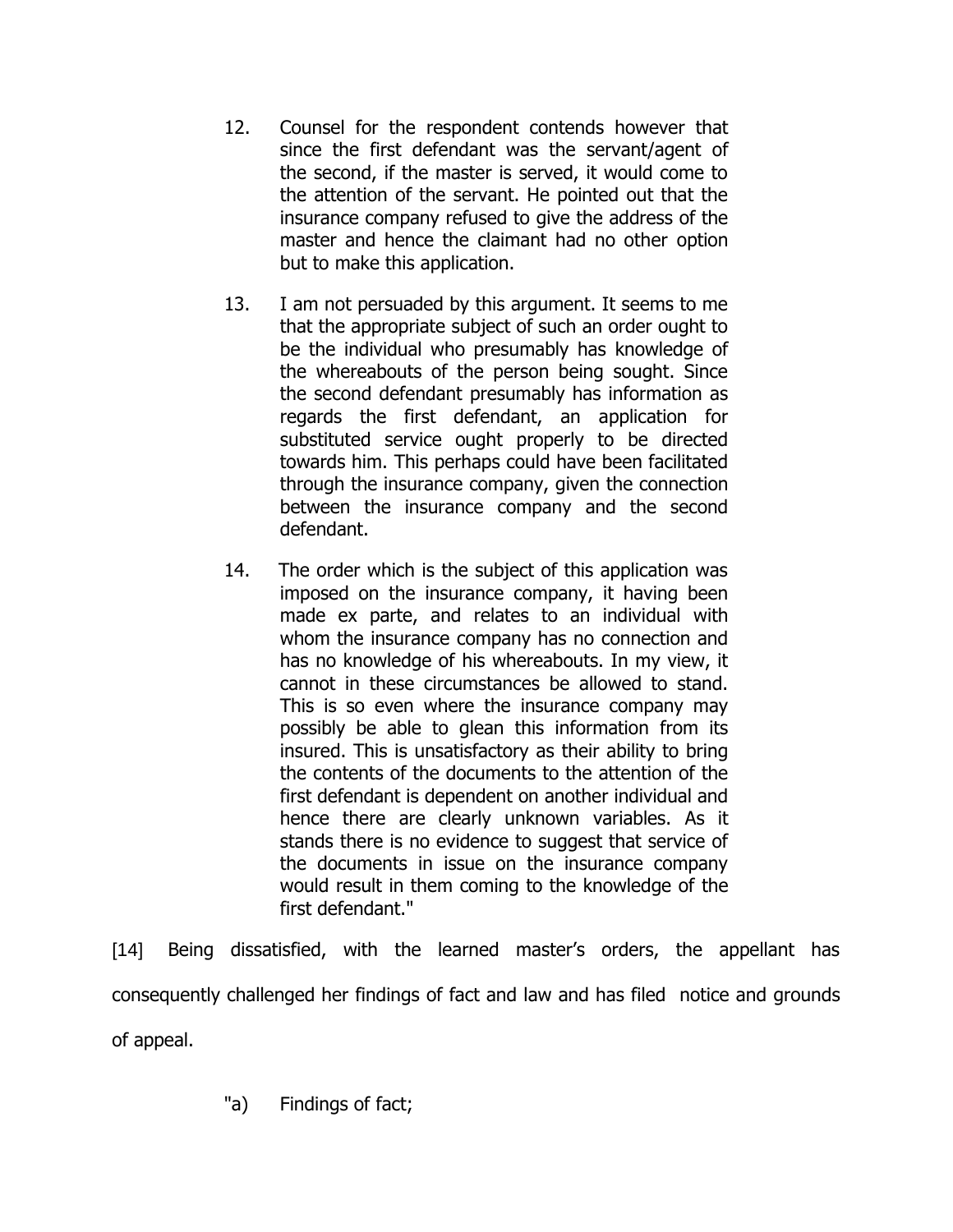- i) that there was no evidence to suggest that service of the documents on the insurance company would result in the proceedings coming to the knowledge of the [respondent]
- b) Findings of law:
	- i) the implicit finding that Master Harris erred in principle or on the facts in granting the order
	- ii) The implicit finding that the law required proof that the rules required proof that service of the documents would result in them coming to the knowledge of the [the respondent].
	- iii) the implicit finding that it was sufficient, for the order of Master Harris to be set aside, that the Insurance company should assert that it had no means of contacting the [respondent], without having indicated the steps taken to establish contact".

# **3. The Grounds of Appeal are:**

- i. The learned Master erred in law in interfering with the exercise of discretion by Master Harris.
- ii. The learned master erred in law in that she appears to have interpreted the rule to mean that there should be evidence to suggest that service by the means permitted would result in the documents coming to the knowledge of the [respondent] rather than that service by the means permitted would be likely to enable the person to be served to ascertain the contents of the documents (Claim Form and Particulars of Claim).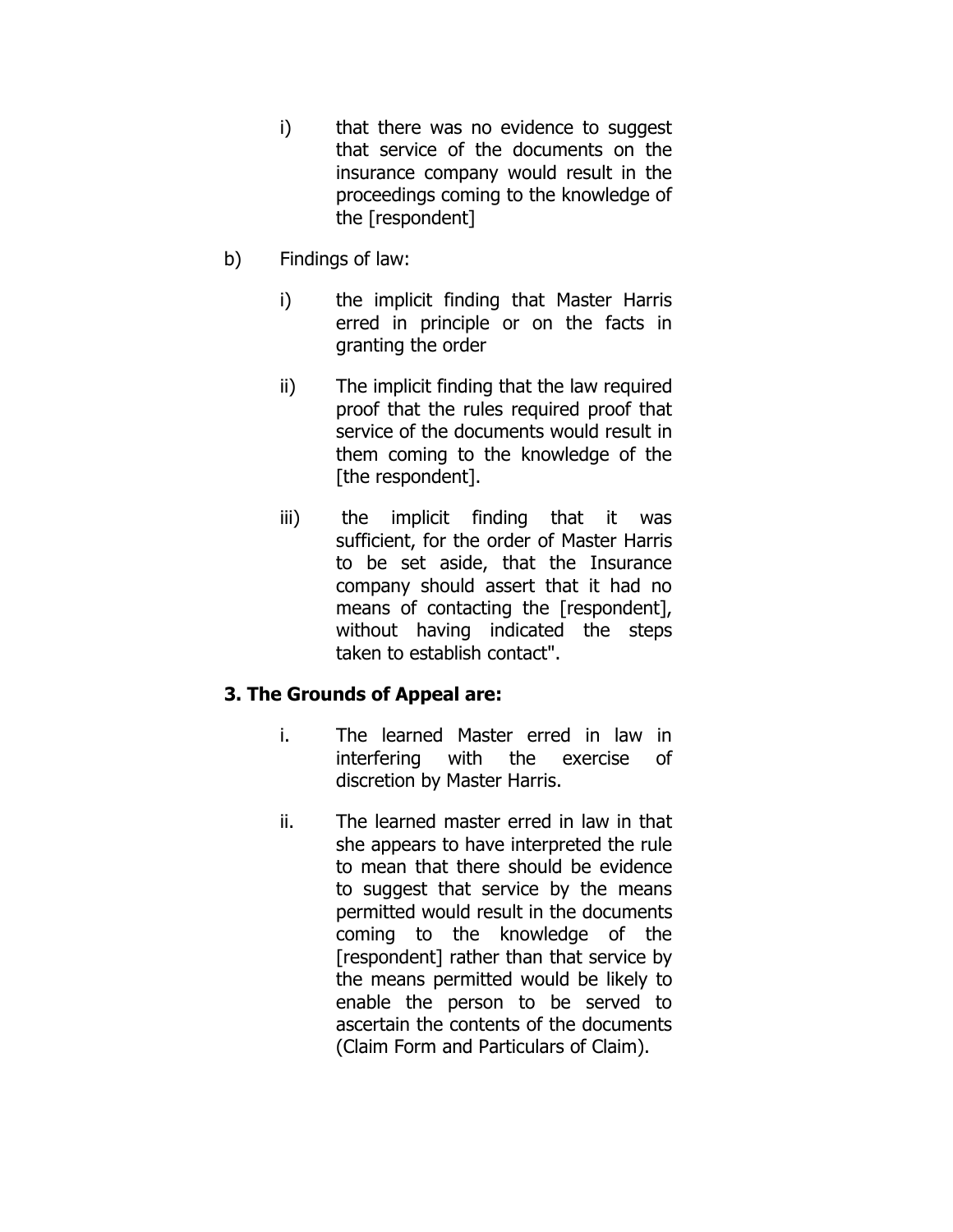- iii. The learned Master erred in law in failing to recognise that on the evidence before her the Insurance Company knew the address of the [Mr Brown], the principal of the [respondent], and had refused to disclose it even though it knew that the [appellant] was unable to locate the [respondent and Mr Brown].
- iv . The learned Master erred in that she accepted the [intervener's] assertion that it could not make contact with the [respondent] in the absence of evidence of any effort (even through the  $2<sub>nd</sub>$ Defendant) to establish contact with him.

# **4. Orders Sought**

- i. That the judgment of Master Tie (Ag.) be set aside
- ii. That the order of Master Harris (Ag.) be restored
- iii. That the costs of this appeal and the application below be awarded to the Appellant."

# **Grounds 1 and 2**

[15] Was there a likelihood of the contents of the claim form and particulars of claim reaching the respondent's attention, if served on the intervener?

[16] On behalf of the appellant, Mr Adedipe submits that the intervener had, by virtue of its lack of co-operation, sought to frustrate the appellant"s effort to personally serve Mr Brown, thereby precluding the appellant from serving the respondent by delivering the documents to his master, Mr Brown. Counsel submitted that there was no evidence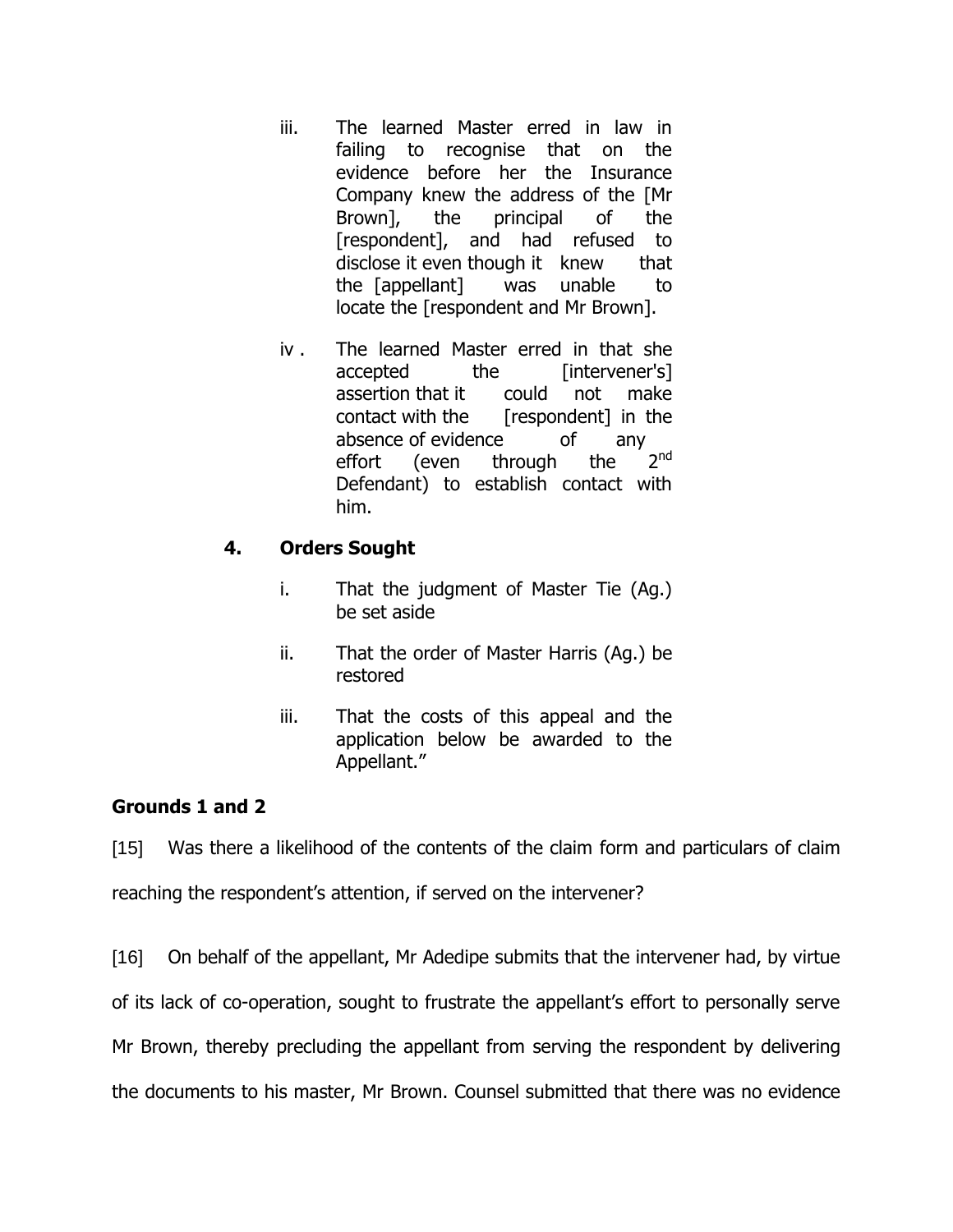that any effort was made to locate the respondent either by the intervener or Mr Brown.

[17] Master Tie (Ag), counsel submits, ought not to have set aside Master Harris (Ag)"s order simply because she would have arrived at a different conclusion. He submits that she would have had to demonstrate that Master Harris erred in law or misapplied or misinterpreted the facts. He submits that Master Harris was at liberty to make the orders she made as she neither misinterpreted the facts nor misapplied the law. He refers the court to the **British Caribbean Insurance Company Limited v David Barrett, Ivor Leigh Ruddock and Jason Evans** [2014] JMCA App 5 in which Brooks JA relied on **Hadmor Productions v Hamilton** [1982] 1 All ER 1042.

[18] Counsel submits that Master Tie (Ag) was apparently of the view that the appellant was required to demonstrate that the service of the document would result in them coming to the knowledge of the respondent. He directed the court's attention to rule 5.14(2)(b) of the Civil Procedure Rules (CPR) and the case, **Insurance Company of the West Indies v Shelton Allen (Administrator of the Estate of Harland Allen), Mervis Nash, Delan Watson and Nichon Laing** [2011] JMCA Civ 33. He contends that the learned master applied a higher standard than was required by the rules.

# **Grounds 3 and 4**

[19] Counsel for the appellant further submits that no effort was made by the intervener to ascertain the address or whereabouts of the respondent. The intervener,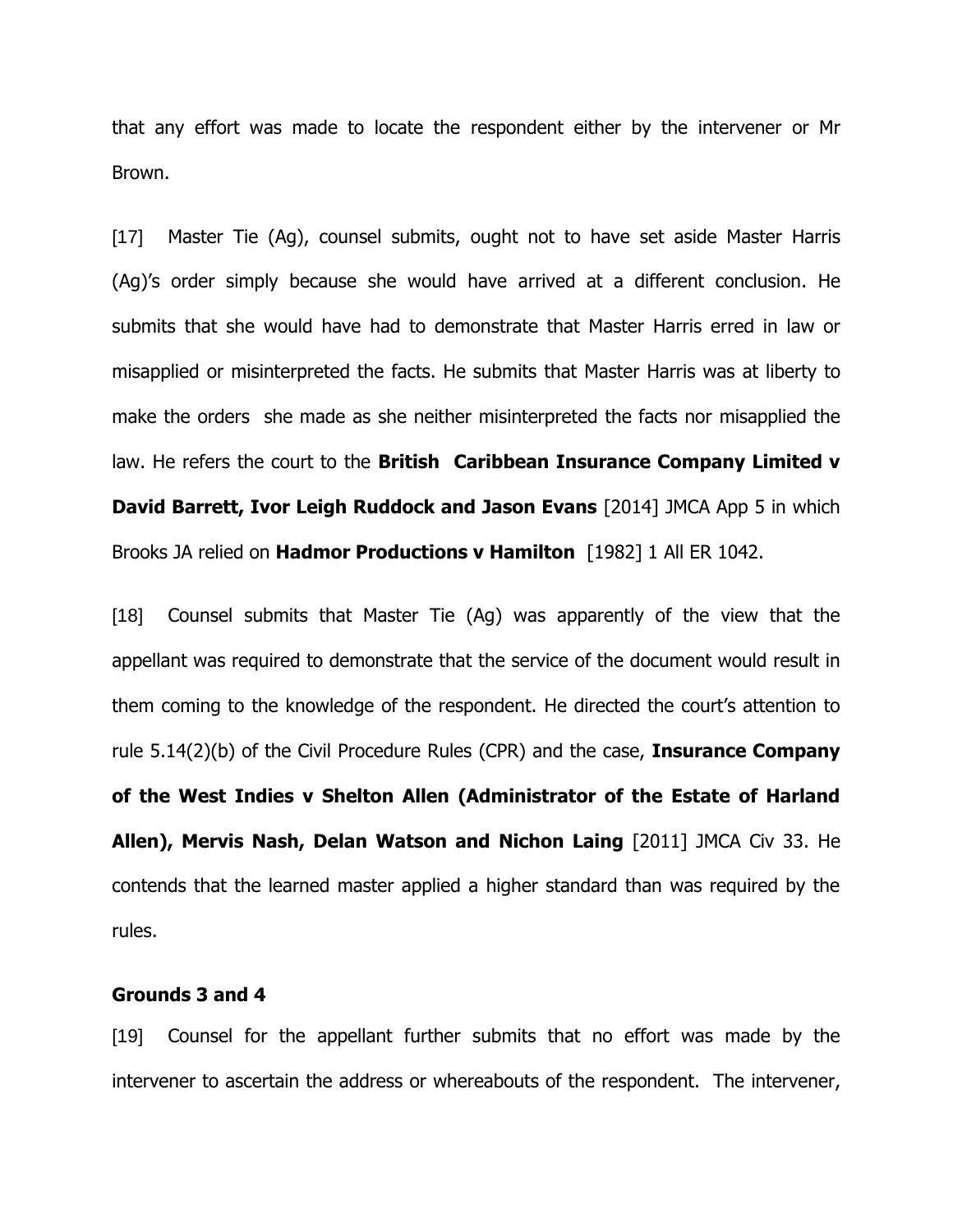he submits, has an interest in the outcome of the proceedings. Although the respondent was not its insured, he said he was treated as being authorised to drive the vehicle under the policy of insurance, as without such authorization he could not lawfully have operated Mr Brown's motor vehicle on the road. Counsel referred the court to the Motor Vehicle Insurance (Third-Party Risks) Act and the Road Traffic Act. It was counsel"s submission that the intervener was inclined to thwart efforts of service.

[20] Counsel further submits that the intervener was obliged to provide the learned master with evidence as to its efforts, if any, to contact the respondent or to ascertain his whereabouts. The evidence, he submits, makes it plain that no such effort was made as having been served on 5 December 2014, the intervener had determined by 9 December 2014 that it could not bring the papers to the attention of the respondent.

[21] The respondent could not have been lawfully driving the vehicle without the intervener's insurance coverage. It would be unjust and inconsistent with the overriding objective of the CPR for the insurers to "simply shrug off service without attempting to locate the [respondent], albeit not its insured". He says the intervener's attempt to treat the issue in that manner together with its withholding of Mr Brown's address "when it was made plain that efforts at service had failed are clearly calculated to create the false impression that the method of device approved by the master would not make it likely that the content of the claim form and particulars would come to the attention of the [respondent]".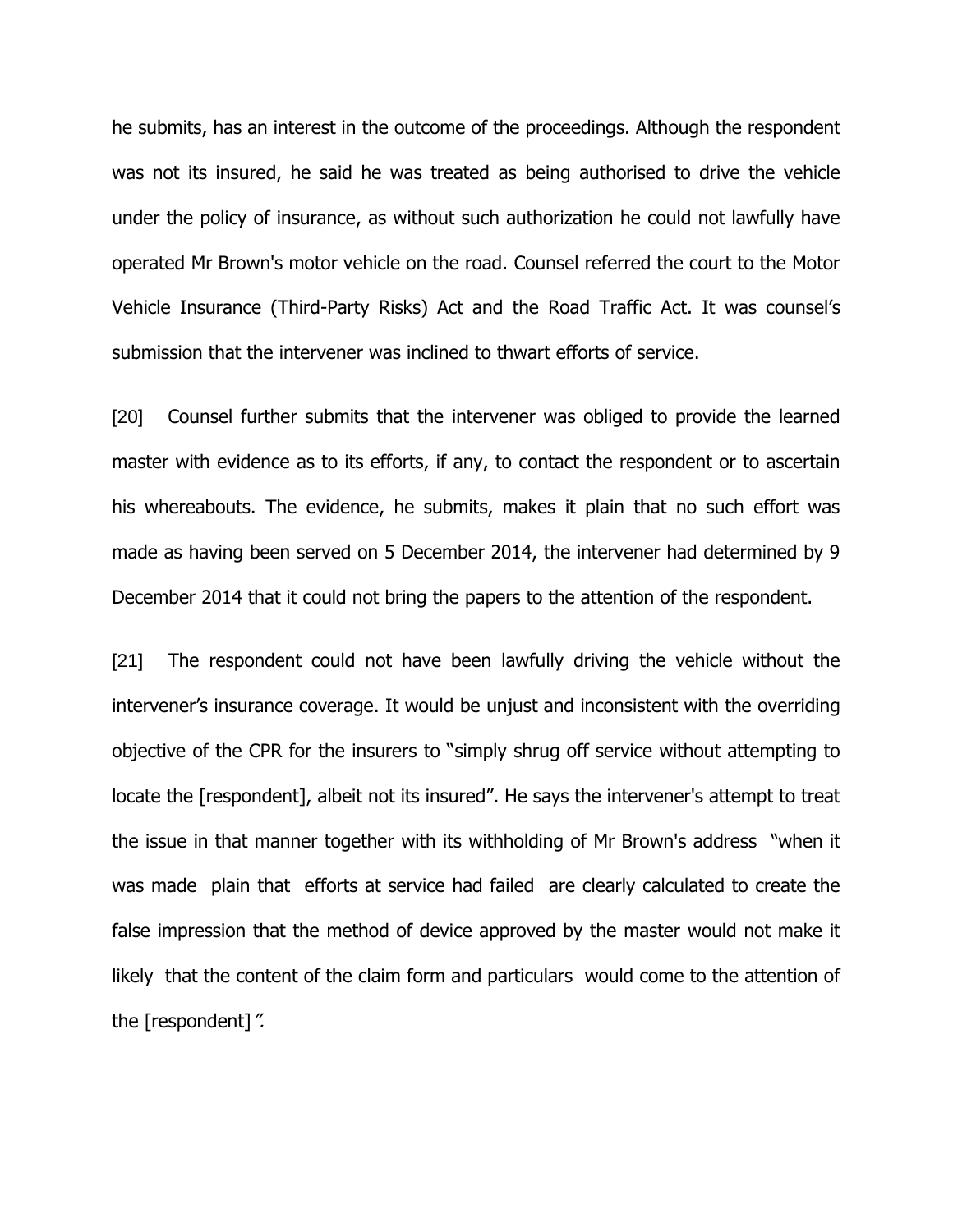Counsel was of the view that Master Harris (Ag)"s application of the law was correct and it was open to her to conclude that the documents were likely to come to the attention of the respondent.

#### **Submissions on behalf of the respondent and intervener**

[22] On behalf of the respondent, counsel submits that Master Harris (Ag) did not have before her critical evidence of the standard required to enable her to properly exercise her discretion in making the order she did. The intervener posits that there was no evidence before her that would indicate that service on it would result in the contents of the document coming to the attention of the respondent. There was therefore insufficient material which could have allowed her to properly exercise her discretion in granting the orders sought.

[23] Counsel for the respondent submits that implicit in Master Tie's (Ag) order is that applications for alternative service required affidavit evidence that the method sought would likely enable the respondent to ascertain the contents of the documents. The crux of the argument advanced on the behalf of the intervener is that the affidavit evidence before Master Harris (Ag) regarding the respondent"s ability to ascertain the contents of the documents by that method of service was deficient. Reliance was placed on the case **ICWI v Shelton Allen & Others**.

[24] It is the intervener's further submission that before Master Harris (Ag) was the critical fact that the respondent was not the intervener"s insured, therefore, the requirements of rule 5.14 of the CPR were not satisfied. In the circumstances, the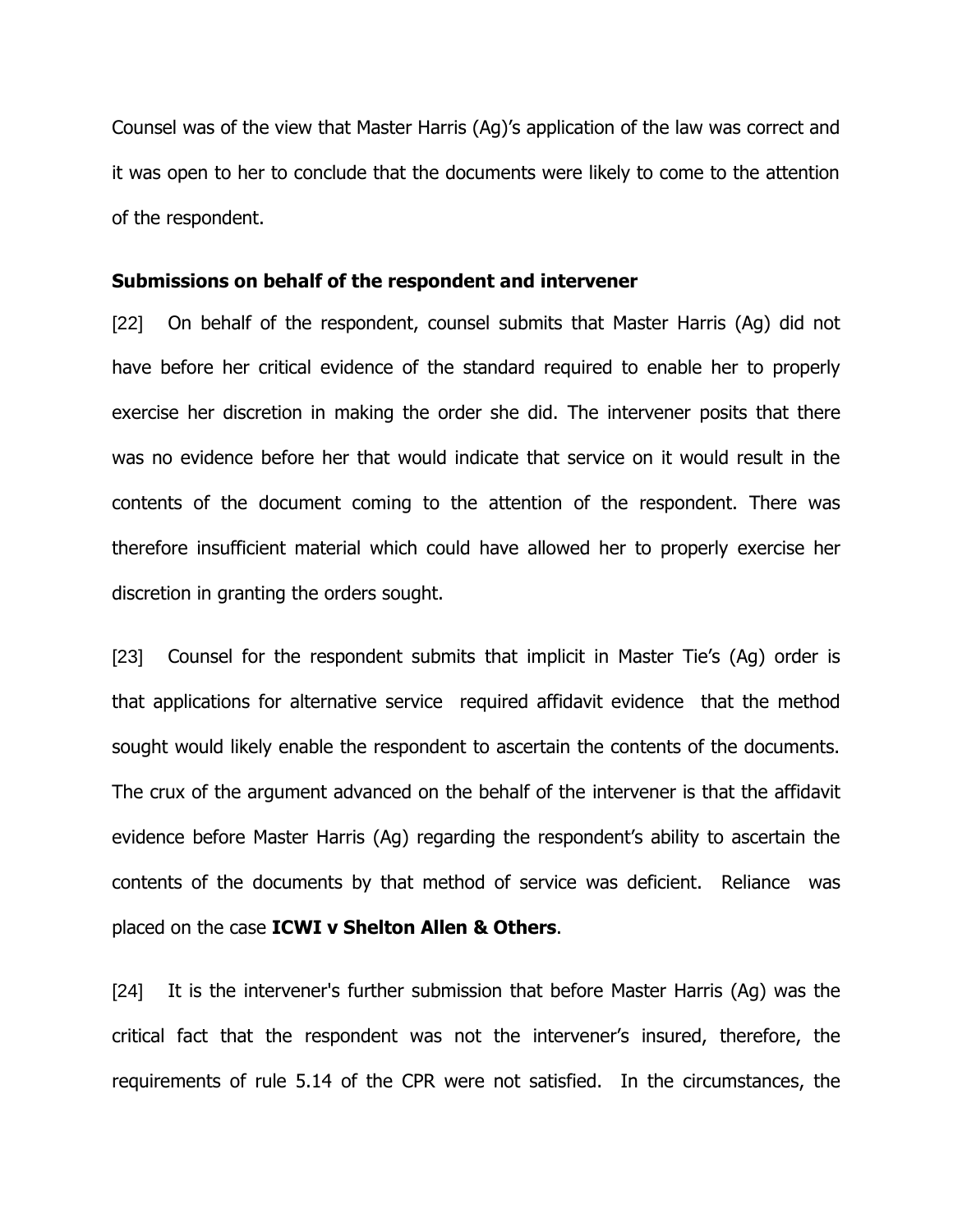intervener said that there was no material before the learned master which could have enabled her to properly exercise her discretion in favour of the appellant.

[25] It is however submitted that the affidavit evidence of Ms Yana Samuels which was before Master Tie (Ag) stated that the intervener is not aware of the respondent's personal information which was necessary to enable it to bring the contents of the documents to the respondent"s attention. The intervener relied on rule 5.14 of the CPR.

# **The law/discussion**

[26] Rule 5.13 of the CPR deals with "Alternative methods of service". It reads:

- "(1) Instead of personal service a party may choose an alternative method of service.
- (2) Where a party-
	- (a) chooses an alternative method of service;

and

(b) the court is asked to take any step on the basis that the claim form has been served,

the party who served the claim form must file evidence on affidavit proving that the method of service was sufficient to enable the defendant to ascertain the contents of the claim form."

[27] Rule  $5.14(1)(2)$  of the CPR empowers "the court to make order for service by specified method". It provides that:

> "(1) The court may direct that service of a claim form by a method specified in the court's order be deemed to be good service.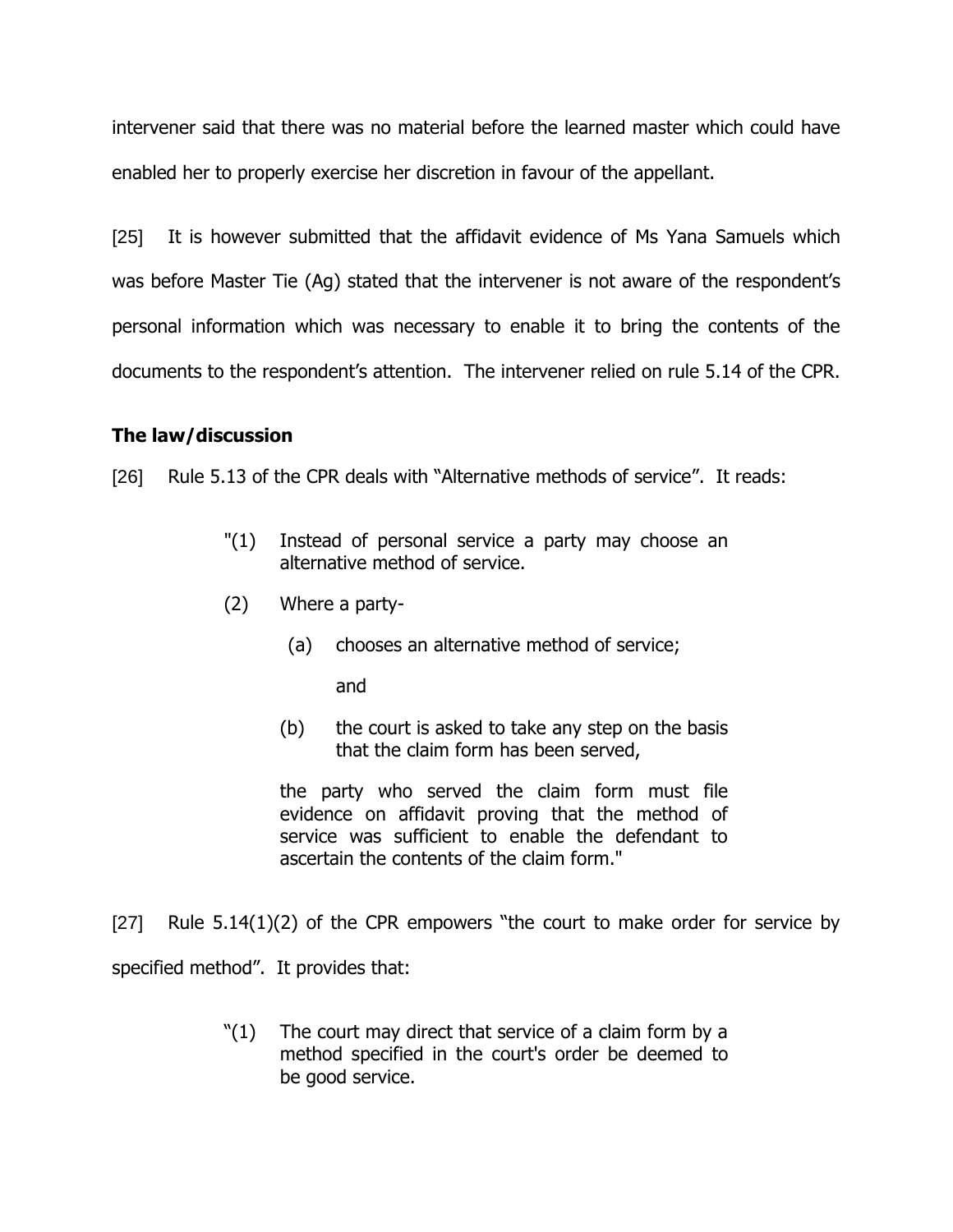- (2) An application for an order to serve by a specified method may be made without notice but must be supported by evidence on affidavit-
	- (a) specifying the method of service proposed; and
	- (b) showing that that method of service is likely to enable the person to be served to ascertain the contents of the claim form and particulars of claim."

[28] The issue is whether the appellant has demonstrated that service of the documents on the intervener was likely to enable the respondent to ascertain the contents of the documents. The following comment of Goddard LJ in the English Court of Appeal case, **Murfin v Ashbridge and Martin** [1941] 1 All ER 231, 235, is instructive:

> "[In] an order for substituted service in these cases it may be a proper thing to order substituted service on a defendant by serving his insurers. They are the people who are really interested and if they want to defend the action they can do so."

[29] It is however necessary to indicate that in the later English Court of Appeal case of **Clarke v Vedel** [1979] RTR 26, Stephenson LJ stated that that statement was obiter dictum and "limited to that state of affairs". The question is whether the state of affairs in this matter would permit service on the insurers. The answer lies in whether by such service, there is a likelihood that the respondent will be able to ascertain the contents of the documents.

[30] In **Gurtner v Circuit and Another** [1968] 1 All ER 328 the English Court of Appeal set aside an order permitting substituted service on an insurance company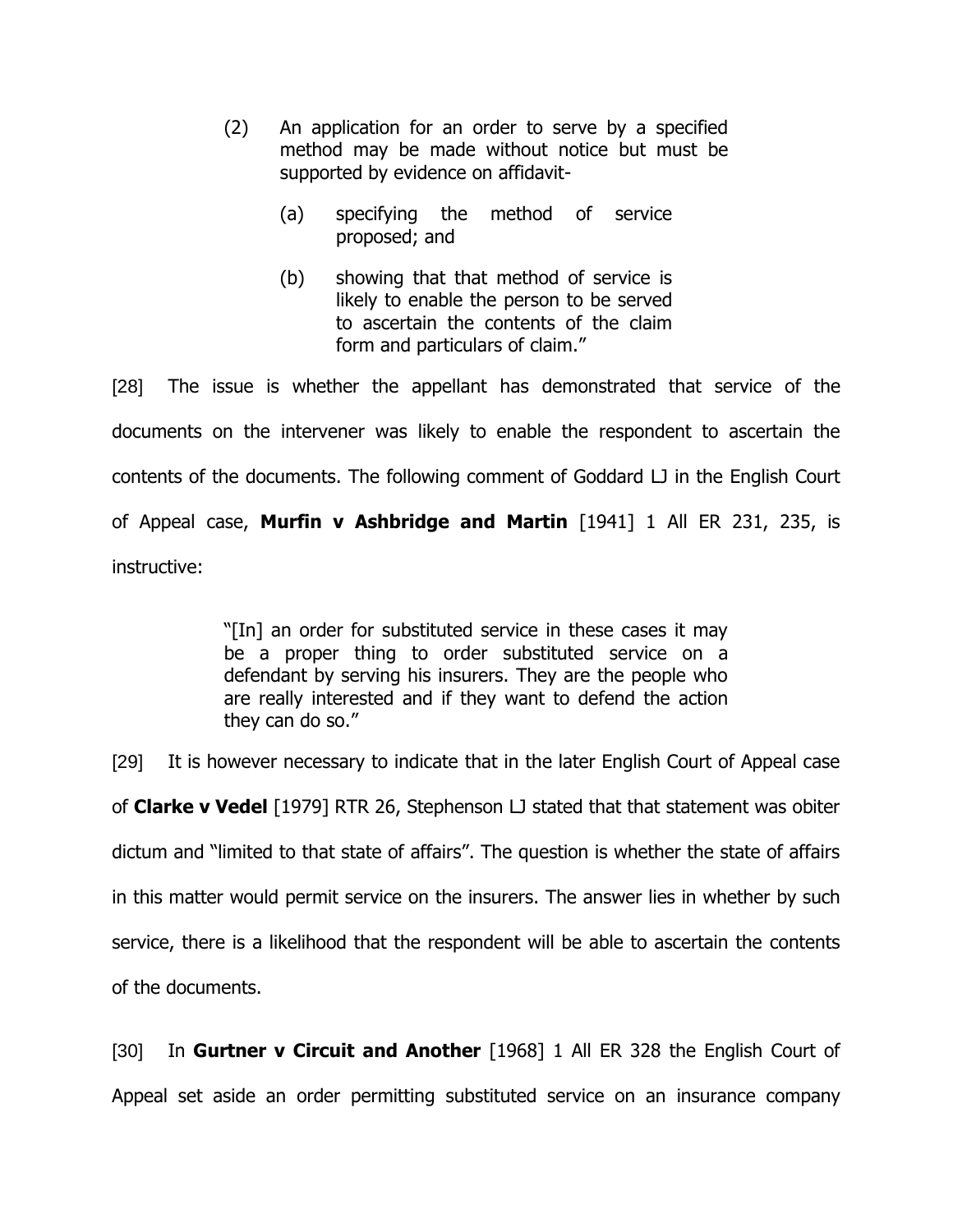which had no connection to the defendant. The court found that the affidavit in support of the application was "insufficient to warrant the order, for the simple reason that it did not show that the writ was likely to reach the defendant, nor come to his knowledge".

[31] By virtue of rule 5.14(2) of the CPR and a reading of the cases, service on the insurer of a defendant is permitted only in circumstances where it is likely that the respondent will be able to ascertain the contents of the documents so as to provide him the opportunity to defend the claim if he so desires. Morrison JA (as he then was) clarified the law in **ICWI v Shelton Allen & Others** . In that case, Morrison JA, was concerned with the application of an insurer to set aside the ex parte order of Master Simmons which, inter alia, dispensed with personal service of the claim on the insured and instead effected service on the intervener (the appellant).

[32] The appellant/intervener challenged among other things, the learned master's finding that service on the appellant/intervener would have enabled the  $3<sup>rd</sup>$ respondent/defendant to ascertain the contents of the claim form and particulars of claim, and that the failure of the master to consider that the steps which the appellant/intervener had taken to locate the  $3<sup>rd</sup>$  respondent/defendant had proven futile and therefore the  $3<sup>rd</sup>$  respondent /defendant would not have been able to ascertain the contents of the claim form and the particulars of claim.

[33] Importantly, in that case, although at the time of the accident in 2005, the contract of insurance was extant, the insurers were however not notified of the accident until after the expiration of the policy and the relationship between the parties had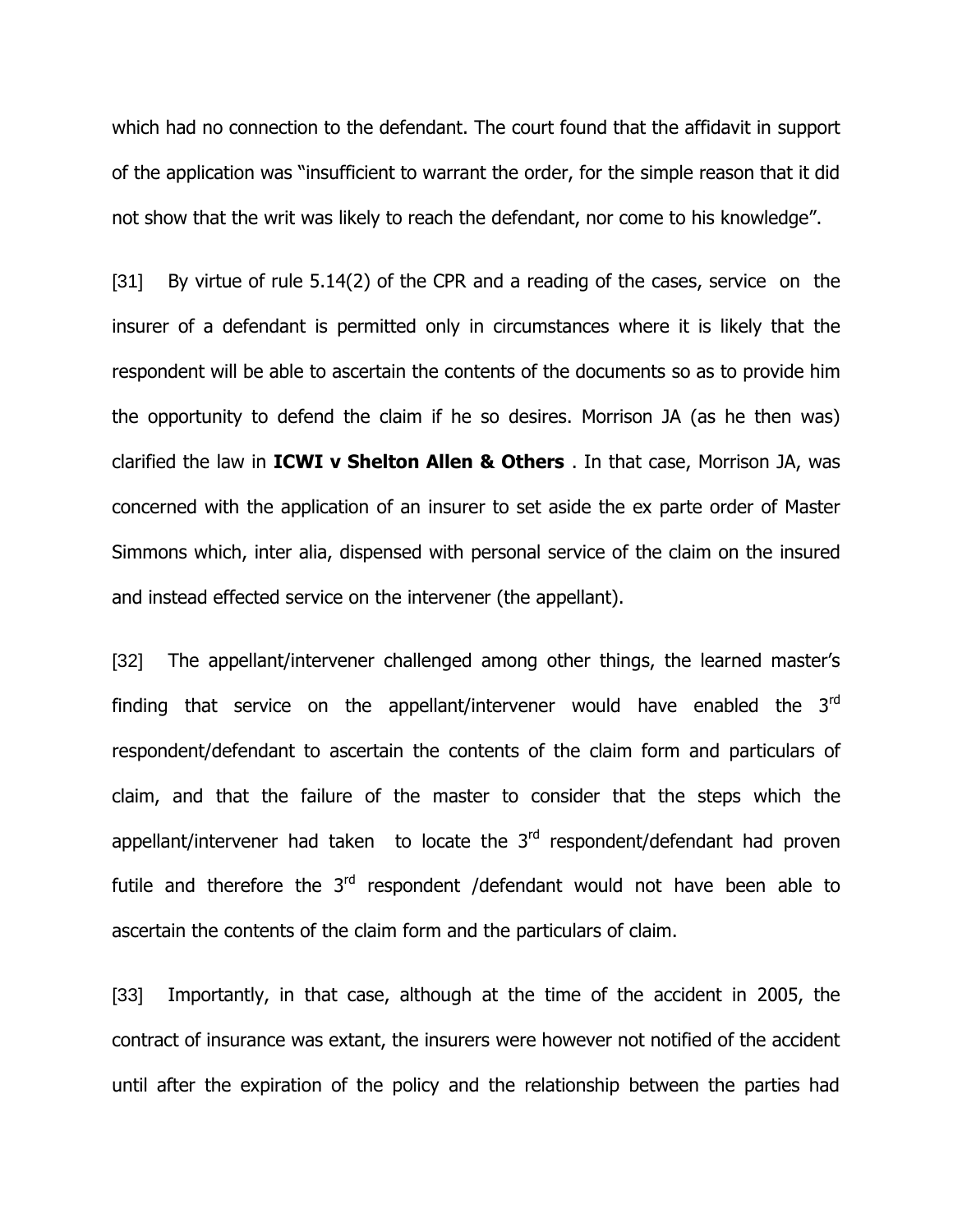ceased. In fact, some three and a half years had elapsed before the appellant/intervener was notified. At that point in time, not only had the contractual relationship ceased, but also, the appellant/intervener had no knowledge of his  $(3<sup>rd</sup>$ respondent/defendant"s) then whereabouts.

[34] Morrison JA, having examined a number of authorities on the issue said at paragraph [12]:

> "Turning now to the question of service, in **Porter v Freudenberg,** [[1915] 1 KB 857] Lord Reading CJ considered (at page 887) ... that it was a fundamental principle of English Law that a defendant (even, as in that case, one who was an alien enemy) was "entitled to effective notice of the proceedings against him". Thus, for substituted service to be permitted, "it must be clearly shown that the plaintiff is in fact unable to effect personal service and that the writ is likely to reach the defendant or come to his knowledge if the method of substituted service which is asked for by the plaintiff is adopted" (page 888). Once this is shown, the court may then make such order as may seem just."

The learned judge of appeal allowed the appeal and set aside the master"s order. In so

doing he said at paragraph [41]:

"It seems to me that there was therefore no evidence before the Master that could possibly satisfy the court that, if the claim form was served on the appellant, the 3<sup>rd</sup> respondent would in fact have been able to ascertain the contents of the documents, or that it was likely that he would have been able to do so, as the rules require in the circumstances."

[35] The circumstances of this case are unlike those of **ICWI v Shelton Allen &** 

**Others.** Evidently, Mr Brown is in contact with the intervener. The intervener's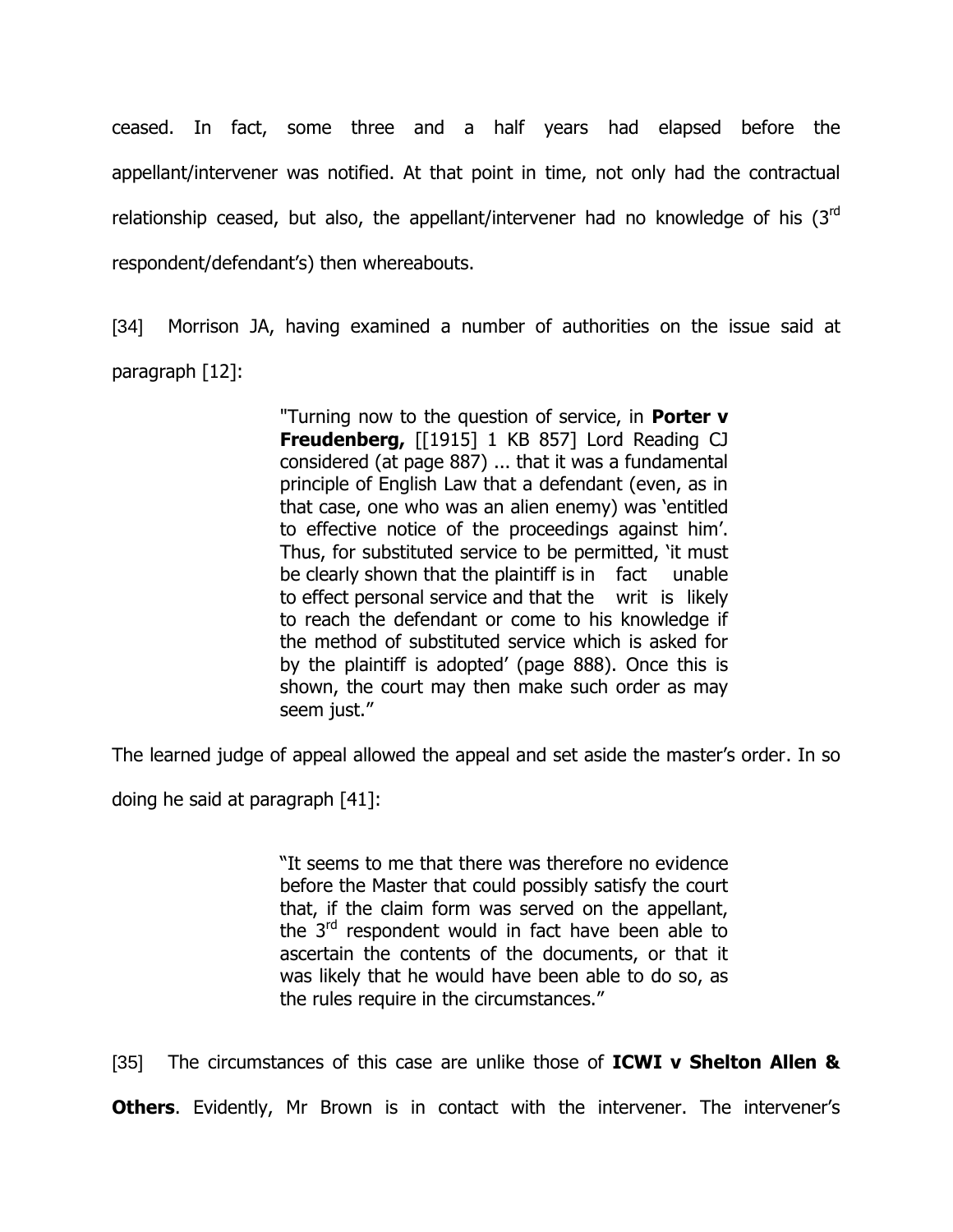response to the appellant's attorney's request for information concerning both the respondent's and Mr Brown's address/whereabouts makes it apparent that they are at least in contact with Mr Brown but are reluctant to provide his particulars.

[36] Not only has the intervener accepted that there is in existence a contract of insurance between it and Mr Brown, on 16 January 2015 it entered a defence on his behalf in which it was accepted that he was at the material time the owner of the motor truck and the respondent was at the material time its driver. The defence denied that the respondent negligently drove the said motor truck, and it neither denied nor accepted that the appellant was at the material time a passenger in the motor car that collided with Mr Brown's motor truck. The said defence, however, ascribed the cause of the collision to Mr Leonard Delona McLaren, the driver of the motor vehicle that was conveying the appellant at the material time.

[37] Although there is no relationship between the respondent and the intervener, as submitted by Mr Adedipe, the respondent was the servant and or agent of Mr Brown with whom the intervener is obviously in contact, having entered a defence on his behalf. The detailed information pertaining to the accident, on a balance of probabilities, would have been provided by the respondent since there is no evidence that Mr Brown was present at the time of the collision and there is no evidence that the information emanated from another source. It is therefore likely that the intervener will be able to bring the documents to the attention of Mr Brown and the respondent.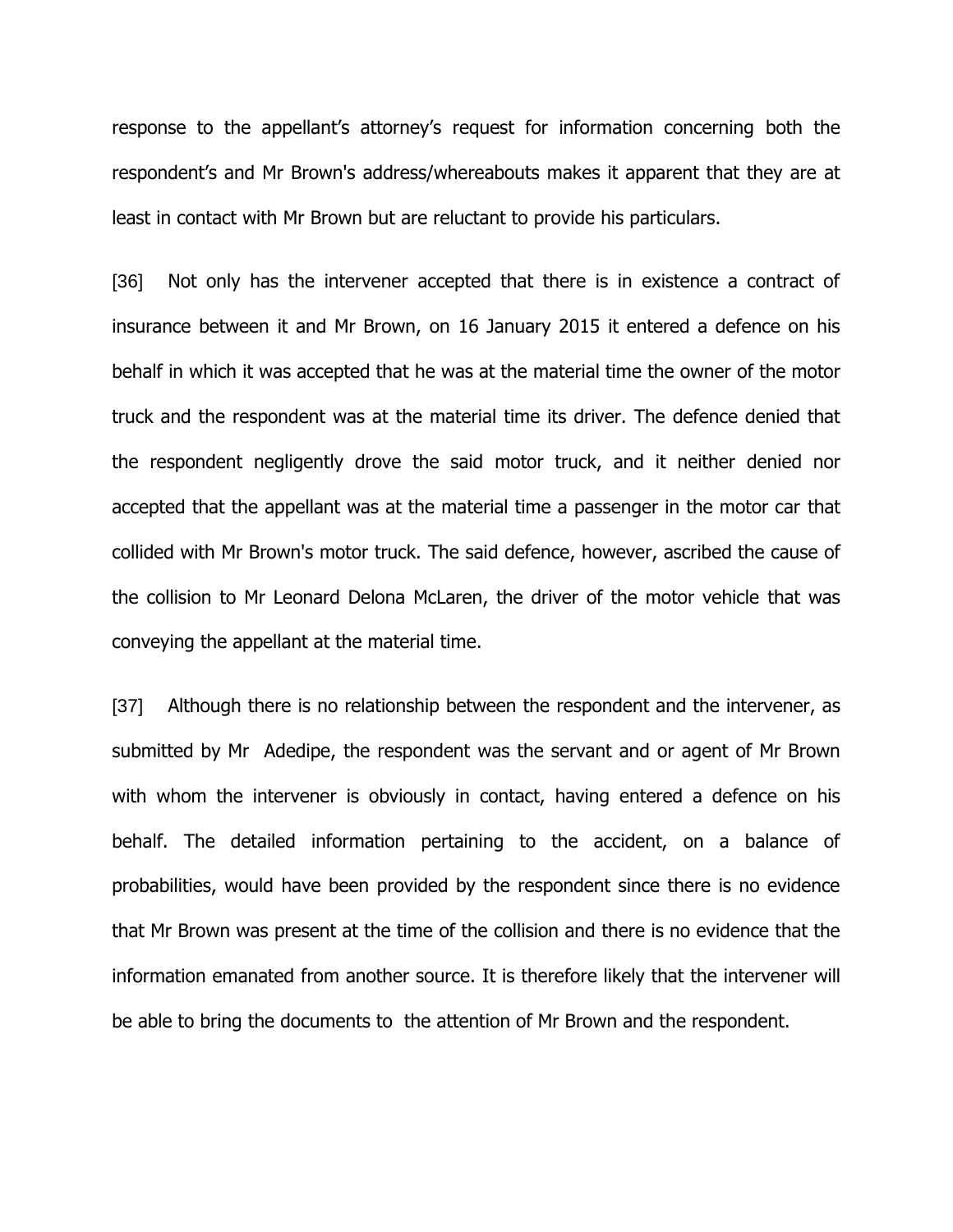[38] Mr Adedipe argued that a contract of insurance against third party risk is mandatory. By virtue of section 4 of The Motor Vehicle Insurance (Third-Party Risks) Act the respondent was authorised to drive Mr Brown"s vehicle. Section 4 reads:

> "Subject to the provisions of this Act, it shall not be lawful for any person to use, or to cause or permit any other person to use a motor vehicle on a road, unless there is in force in relation to the user of the vehicle by that person or that other person, as the case may be, such a policy of insurance or such a security in respect of third-party risks as complies with the requirements of this Act."

[39] There is no evidence that the policy was "a named driver policy" which would have precluded all other persons except the driver named in the insurance policy from driving the motor vehicle. Furthermore, there is no assertion that Mr Brown has breached the terms of the policy. Mr Brown has accepted that the respondent was his servant or agent.

[40] The arguments advanced by Mr Adedipe in respect of the respondent are sound. Rules 15.13 and 15.14 however both mandate the requirement for affidavit evidence proving that the method of service sought will enable the person to be served to ascertain the contents of the claim form and particulars of claim. No affidavit was filed on behalf of the respondent.

[42] It is also worthy of note that on 19 December 2014, the day the application was filed to set aside Master Harris (Ag)'s order, an acknowledgement of service was filed by the intervener's attorney at law which provided an address for Mr Brown. At that